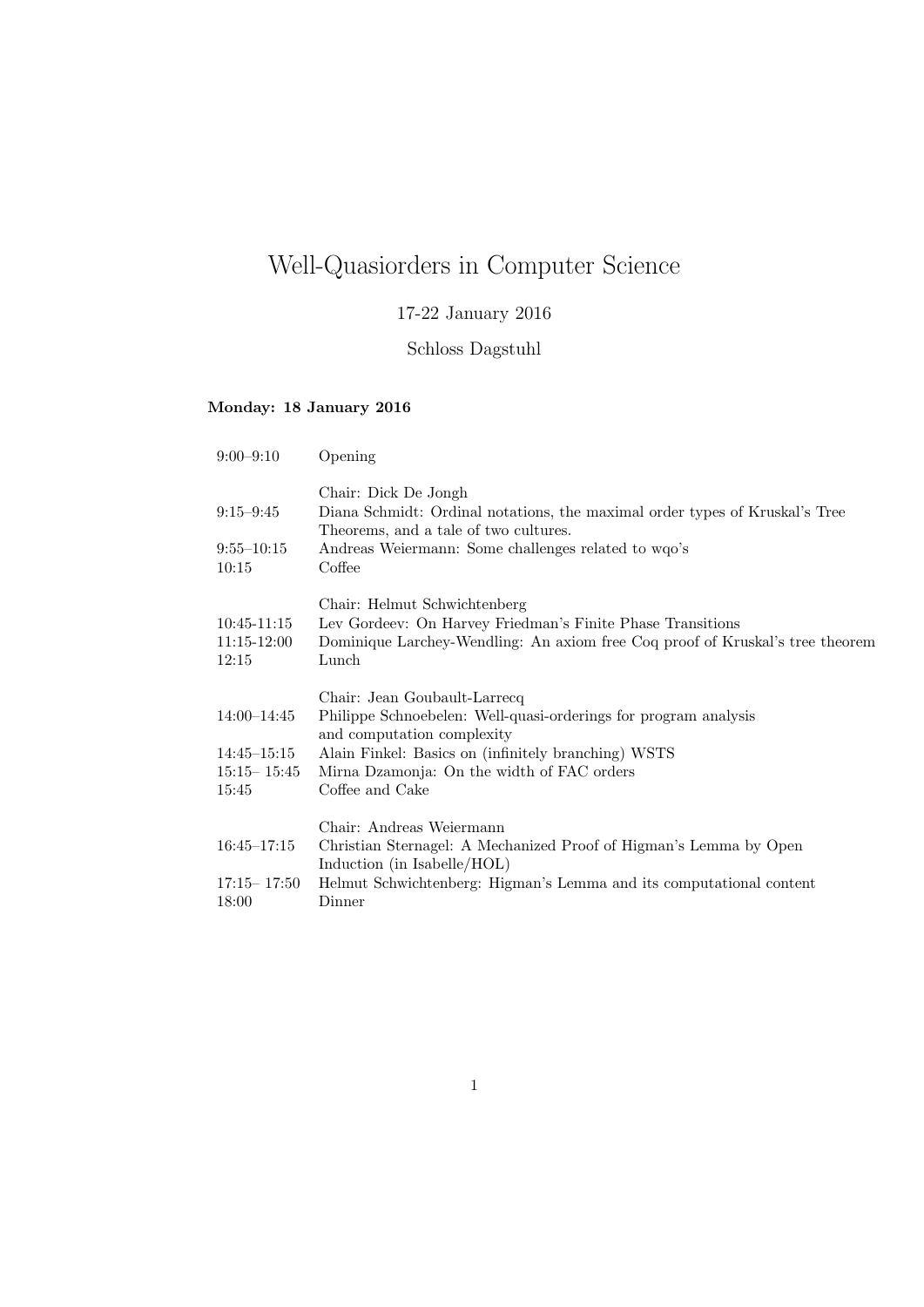### Tuesday: 19 January 2016

| $9:00 - 9:40$<br>$9:45 - 10:10$<br>$10:15 - 10:45$ | Chair: Thomas Forster<br>Yann Pequignot: From well to better: the space of ideals<br>Raphael Carroy: Ordering Functions<br>Coffee                                                                     |
|----------------------------------------------------|-------------------------------------------------------------------------------------------------------------------------------------------------------------------------------------------------------|
| $10:45 - 11:25$<br>$11:30 - 12:00$<br>12:15        | Chair: Lev Beklemishev<br>Alberto Marcone: Wgo and Bqo in Reverse Mathematics<br>Maurice Pouzet: Problems on well quasi ordering<br>Lunch                                                             |
| $14:00-14:30:$<br>$14:30 - 15:20$ :<br>15:30       | Chair: Monika Seisenberger<br>Chun-Hung Liu: Robertson's conjecture on well-quasi-ordering and<br>topological minors.<br>Michael Rathjen: Bounds of the strength of the Graph Minor Theorem?<br>Break |
| $16:30-17:10$<br>$17:15 - 17:40$                   | Chair: Peter Hertling<br>Victor Selivanov: Well quasi-orders and descriptive set theory:<br>some results and questions<br>Thomas Forster: Better Quasi Orders and where they come from                |

### Wednesday: 20 January 2016

|                                             | Chair: Victor Selivanov                                                                                                           |
|---------------------------------------------|-----------------------------------------------------------------------------------------------------------------------------------|
| $9:00 - 9:25$                               | Jean Goubault-Larrecq: Noetherian spaces                                                                                          |
| $9:30 - 9:55$                               | Matthew de Brecht: Noetherian spaces and quantifier elimination                                                                   |
| $10:00 - 10:20$                             | Arno Pauly: Noetherian spaces in TTE                                                                                              |
| 10:20                                       | Coffee                                                                                                                            |
| $11:00 - 11:30$<br>$11:30 - 12:00$<br>12:15 | Chair: Klaus Weihrauch<br>Oleg Kudinov: Definability in some well partial orders<br>Bill Wadge: Games and Logic Programs<br>Lunch |
| 13:15                                       | Start Excursion – Walk                                                                                                            |